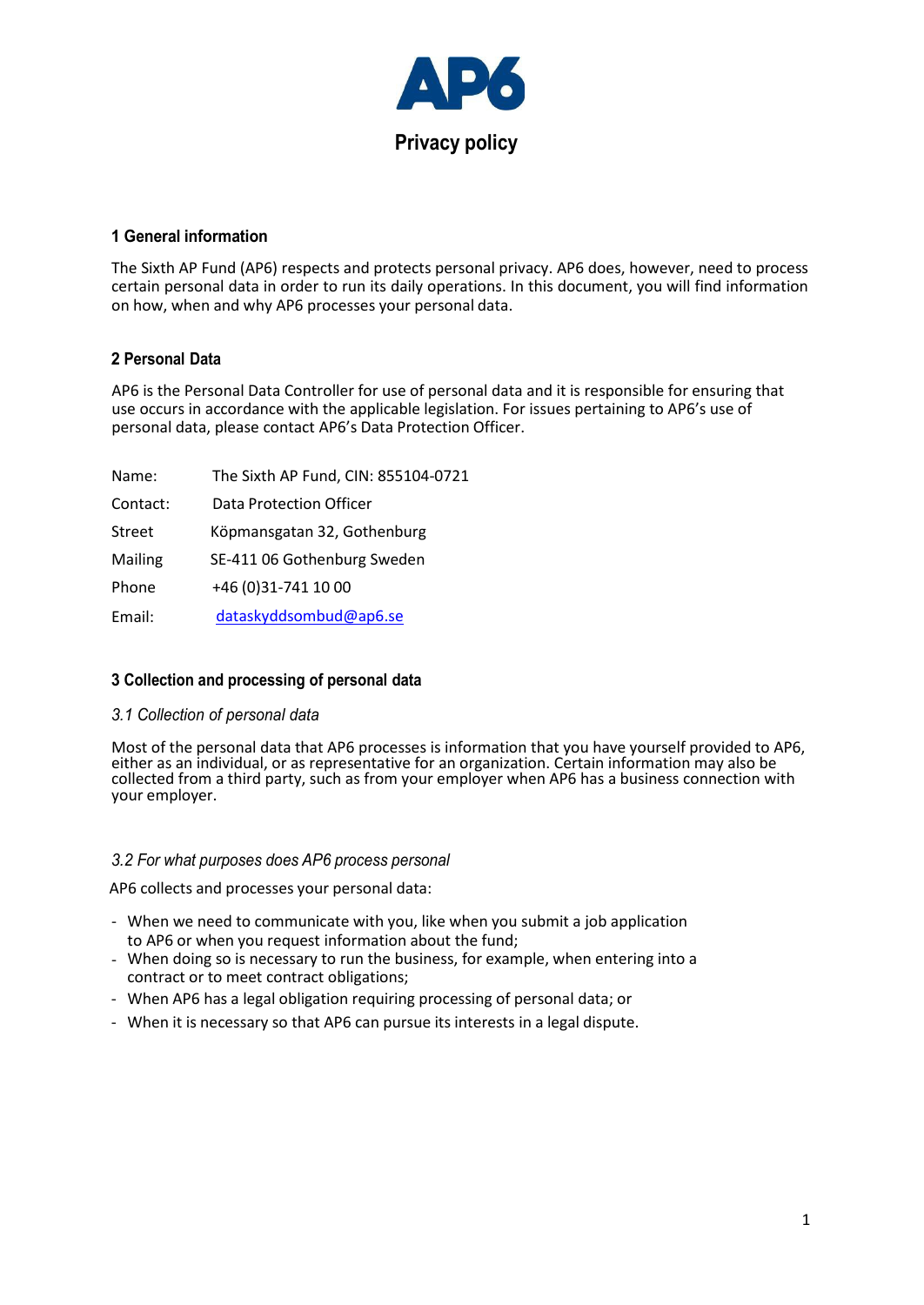

# *3.3 Categories of personal data that are*

The types of personal data that AP6 processes are primarily:

- Name
- Contact information, such as email address, phone
- numbers, signatures (e.g. when entering into an
- agreement)
- Proof of identification and information on ID cards, such as personal identity numbers (e.g. when
- entering into an agreement) Job title (e.g. when entering into an agreement) Applications and information included in applications, such as CV, grades, age etc. (when you apply for a job at AP6).

#### *3.4 Legal basis for processing*

AP6 is a government authority that must comply with the provisions of the Sixth National Pension Fund Act (2000:193). AP6 processes personal data that is necessary for running the business, for example, when entering into agreements. The legal basis is *"processing is necessary for the performance of a task carried out in the public interest".*

AP6's operations are subject to other legislation, such as the Swedish Public Procurement Act (2016:1145) and the Archives Act (1990:782), which require AP6 to process certain personal data. The legal basis is "*processing is necessary for compliance with a legal obligation*".

In certain cases, it may be necessary to process your personal data based on your "*consent*", for example, when you submit a spontaneous job application to AP6 or accept cookies on AP6's website.

### *3.5 Cookies*

On AP6's website, [www.ap6.se,](http://www.ap6.se,/) cookies are used to track visitor statistics. No personal data, such as the email or names of visitors is saved. If you do not want AP6 to use cookies when you visit the website, you can adjust your web browser settings to prevent this.

For more information on cookies, please visit the Swedish Post and Telecom Authority's website [www.pts.se/en/](http://www.pts.se/en/)

#### **4 Data**

In accordance with GDPR, AP6 has implemented a variety of security measure to protect your personal data from unauthorized disclosure, alteration or deletion. In the event of a security incident that could possibly have a negative impact on your personal data, AP6 would contact you with information about how we will address the matter, and what you can do, to minimize the risk of negative consequences.

#### **5 Automated decision-making, profiling and direct marketing**

AP6 never uses your personal data for automated decision-making, profiling or direct marketing. Neither does AP6 sell your personal data to third parties.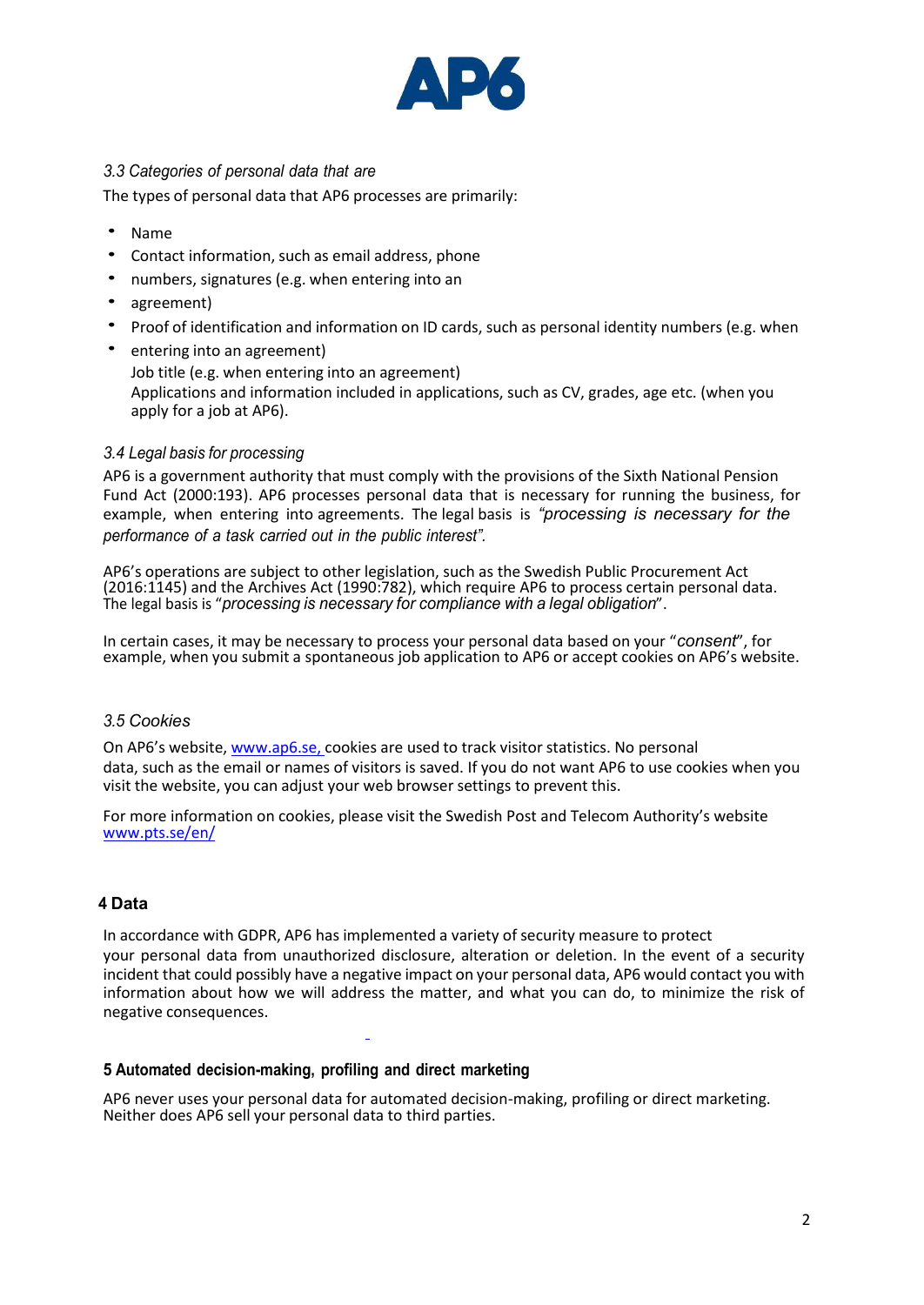

### **6 Transfer of information to a third party**

#### *6.1 Transfer within EU/EES*

AP6 only transfers information to third parties if doing so is necessary for back-up purposes, due to a legal obligation or when it is necessary to run AP6's operations.

Before any information is transferred to a data processor, AP6 will enter into a data processing agreement with the processor in order to protect your personal data. If you would like more information on the third-party processors used by AP6, please contact the Data Protection Officer.

#### *6.2 Transfer of personal data to third countries*

If it is necessary to transfer personal data to a recipient in a country outside the EU/EES, AP6 will ensure that the personal data remains protected and that the transfer occurs on a legal basis. This is done, for example, by checking the EU Commission's list of countries providing adequate protection. When necessary, AP6 will also perform due diligence on the counterpart's processing of personal data and it will enter into a data protection agreement with the counterpart. AP6 never transfers your personal data to a third country if doing so would violate Chapter 5 of GDPR.

#### **7 Storage of personal data**

AP6 endeavors to never store personal data that is unnecessary. As a Swedish government authority, AP6 must comply with what is stipulated in the Archives Act (1990:782). The Archives Act requires storage of personal data contained in public documents, in certain cases, for an indefinite period of time. Certain information must also be stored in accordance with law. In such cases, the information is stored for the period of time required by law.

#### **8 Your rights as a data subject**

When your personal data is processed by AP6, you have certain rights as a data subject, in accordance with GDPR. These are specified in the table, below. If you would like to exercise any of your rights, you may submit a request in accordance with the instructions provided in the table. AP6 must reply to your request within one month of the date when it was submitted to us. If your request is complicated, or if AP6 has received a high volume of requests, AP6 may extend that period of time to two months.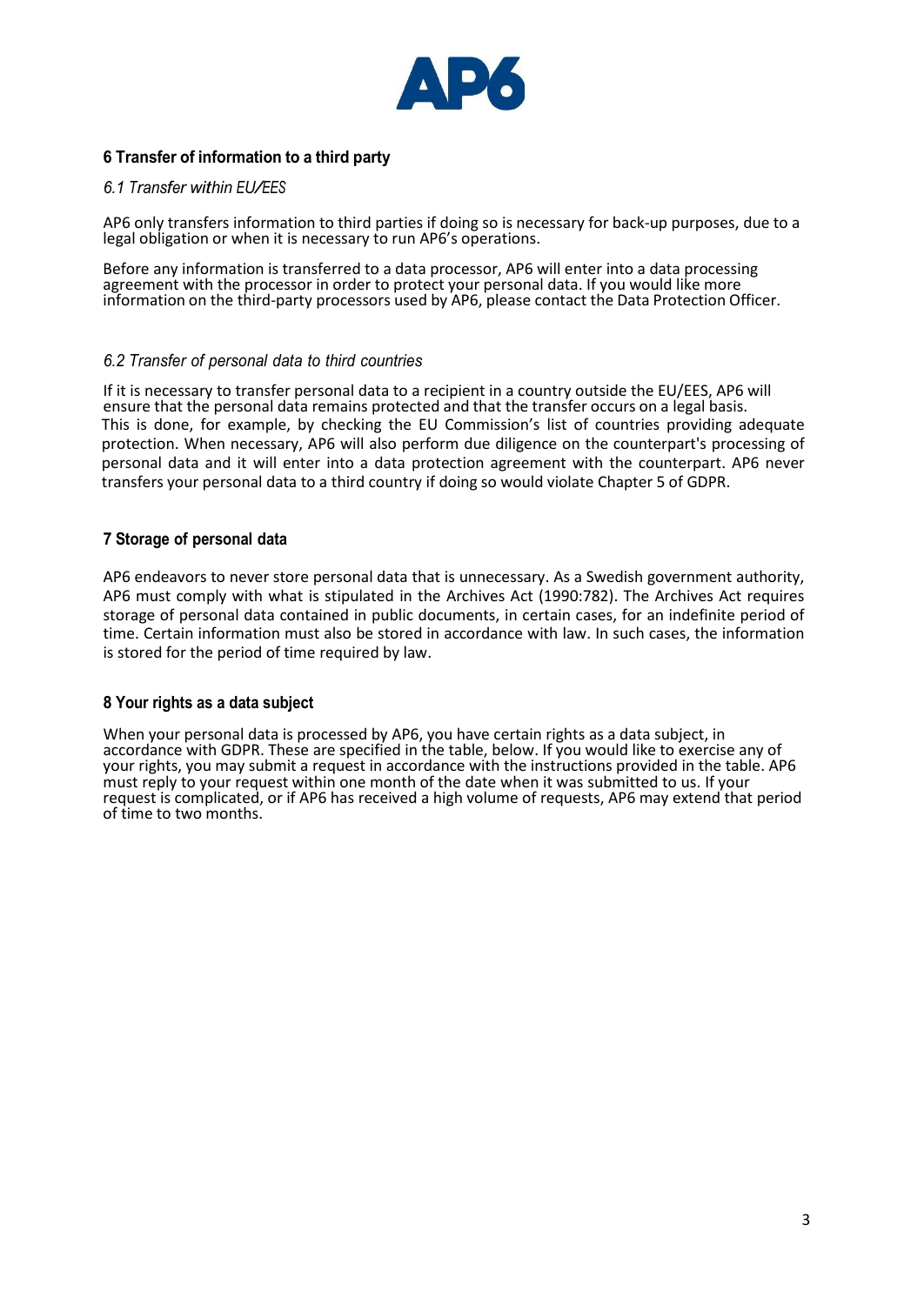

You will not incur any costs for exercising your rights as a data subject in accordance with GDPR. However, if your request is obviously unfounded or unreasonable, AP6 is entitled to charge an administrative fee for processing your request.

Please note that, in certain cases, AP6 is entitled to deny your request. In such cases, you will be provided with an explanation of the reasons behind the decision within one month of AP6 having received your request. You are entitled to appeal the decision with the Swedish Data Protection Authority.

| <b>Right</b>                                                          | <b>Provision</b> | <b>Description</b>                                                                                                                                                                                                                          | <b>Instruction</b>                                                                                                                                                                    |
|-----------------------------------------------------------------------|------------------|---------------------------------------------------------------------------------------------------------------------------------------------------------------------------------------------------------------------------------------------|---------------------------------------------------------------------------------------------------------------------------------------------------------------------------------------|
| Request a<br>copy of the<br>personal data<br>undergoing<br>processing | Art. 15 GDPR     | You are entitled to request information<br>from AP6 on whether your personal data<br>is being processed and for which<br>purposes.<br>You must provide proof of identification<br>before we provide you with access to that<br>information. | For further instructions,<br>please send an email to the<br>Data Protection Officer.<br>Please state the following in the<br>heading:<br>"Request for personal data<br>report"        |
| <b>Correction of</b><br>inaccurate<br>personal data                   | Art. 16 GDPR     | You are entitled to request that AP6<br>corrects or supplements any personal<br>data about you that is erroneous,<br>incomplete or misleading.                                                                                              | For further instructions,<br>please send an email to the<br>Data Protection Officer.<br>Please state the following in the<br>heading:<br>"Request for correction of<br>personal data" |
| <b>Erasure of</b><br>personal data                                    | Art. 17 GDPR     | In certain conditions, you are entitled to<br>request that AP6 erases your personal<br>data.                                                                                                                                                | For further instructions,<br>please send an email to the<br>Data Protection Officer.<br>Please state the following in the<br>heading:<br>"Erasure of personal data"                   |
| <b>Restriction of</b><br>processing                                   | Art. 18 GDPR     | In certain conditions, you are entitled<br>to request that AP6 restricts the<br>processing of your personal data.                                                                                                                           | For further instructions,<br>please send an email to the<br>Data Protection Officer.<br>Please state the following in the<br>heading:<br>"Restriction of personal data<br>processing" |
| Data portability                                                      | Art. 20 GDPR     | For personal data that you have provided<br>to AP6 in a structured, commonly used<br>and machine-readable format, you have<br>the right to transmit those data to<br>another controller.                                                    | For further instructions,<br>please send an email to the<br>Data Protection Officer.<br>Please state the following in the<br>heading:<br>"Portability of personal data".              |